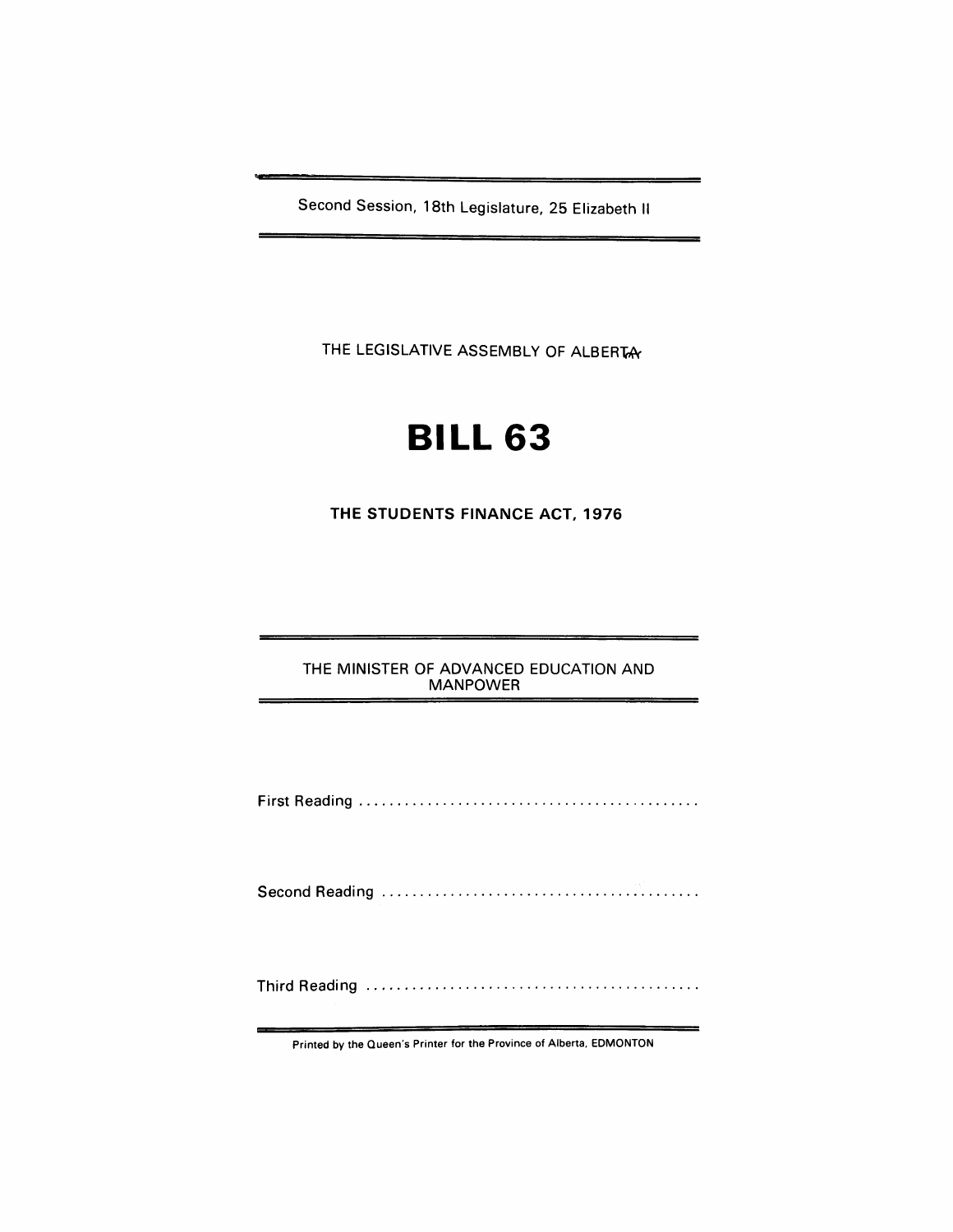Bil/63

## **BILL 63**

## 1976

## **THE STUDENTS FINANCE ACT, 1976**

(Assented to and the set of the set of the set of the set of the set of the set of the set of the set of the set of the set of the set of the set of the set of the set of the set of the set of the set of the set of the set

HER MAJESTY, by and with the advice and consent of the Legislative Assembly of Alberta, enacts as follows:

- 1. In this Act,
	- (a) "Board" means the Students Finance Board;
	- (b) "Minister" means the Minister of Advanced Education and Manpower;
	- (c) "student financial assistance" means financial assistance provided in the form of a loan, grant, bursary, prize, scholarship, allowance or remission to or in favour of any person who is eligible under section 8;
	- (d) "student finance program" means a program assigned to the Board by the Lieutenant Governor in Council pursuant to section 5.

2. (1) There is hereby established a board called the "Students Finance Board".

(2) The Board has the responsibility for the apportionment and distribution of student financial assistance and for the operation and administration of student finance programs.

(3) From moneys appropriated for the purpose by the Legislature, the Board may award student financial assistance upon such terms and conditions as may be prescribed by regulation.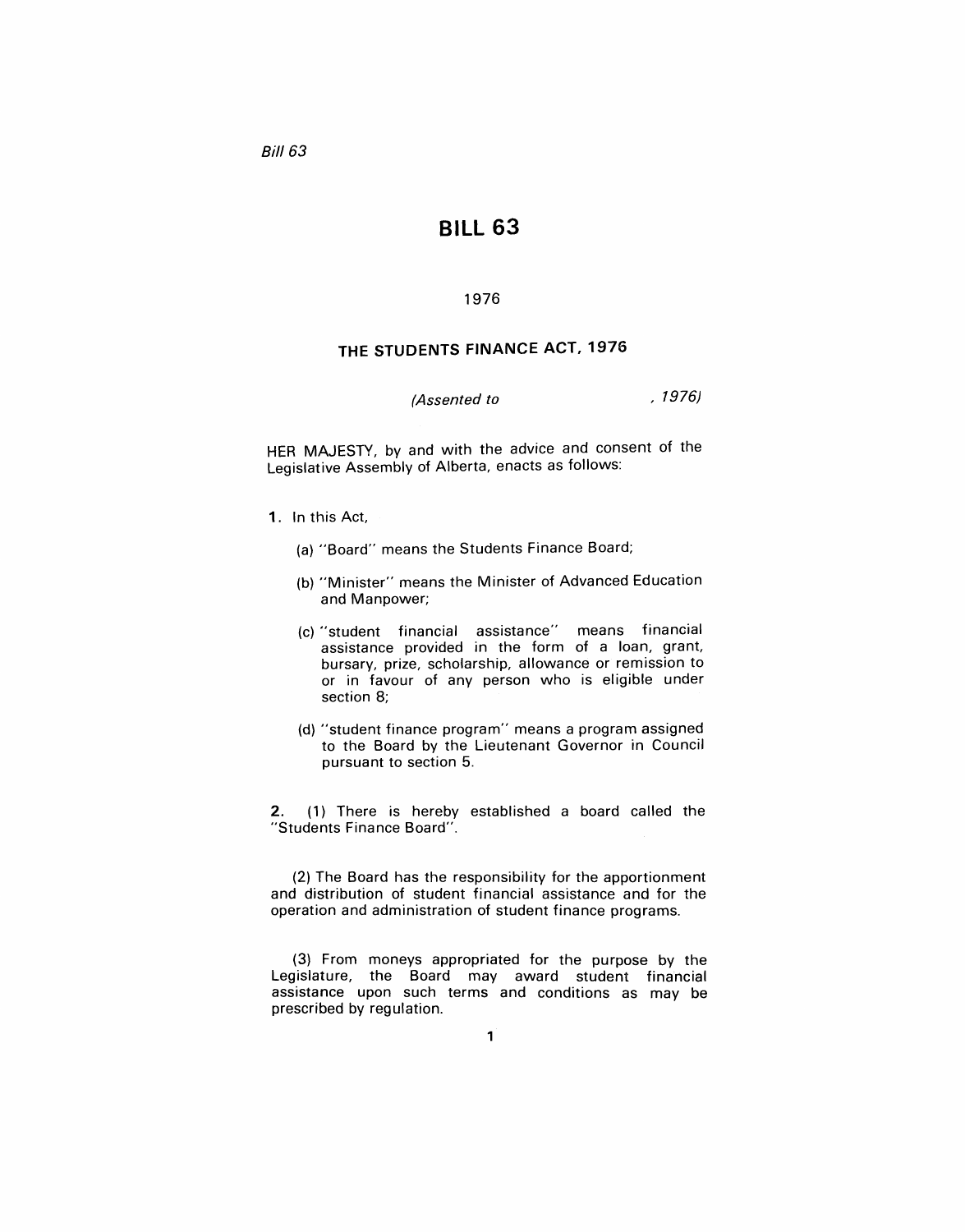Explanatory Notes

1. Definitions.

2. The Students Finance Board.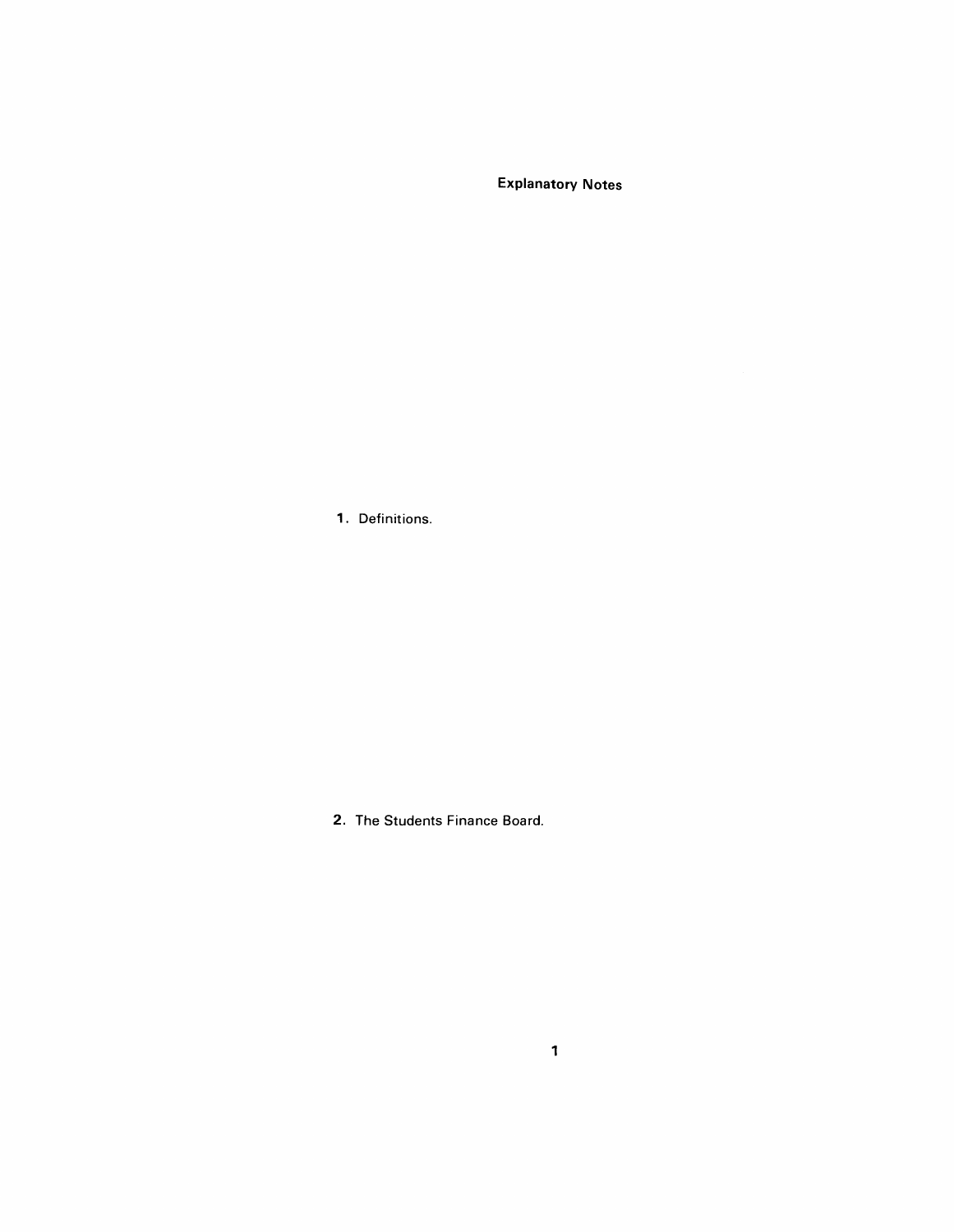(4) The Board may make rules governing its proceedings.

(5) The Board may establish committees, which may include persons other than members of the Board, for the purpose of considering applications for student financial assistance and to make recommendations with respect to the nature and amount of student financial assistance to be given.

(6) The members of committees established under subsection (5) who are not officers or employees of the Crown nor members, officers or employees of any agency of the Crown shal! be paid such' remuneration for their services as is prescribed by the Minister.

(7) The members of committees established under subsection (5) shall be paid their reasonable travelling and living expenses while absent from their ordinary place of residence and in the course of their duties as members of a committee at the rates prescribed by the Minister.

3. (1) The Board shall consist of not more than seven persons appointed by the Minister, one of whom shall be designated by the Minister as chairman.

(2) The members of the Board shall hold office for a term not exceeding three years as prescribed by the Minister.

(3) A member of the Board continues to hold office after the expiry of his term of office until his successor is appointed.

(4) The members of the Board who are not officers or employees of the Crown nor members, officers or employees of any agency of the Crown shall be paid such remuneration for their services as is prescribed by the Lieutenant Governor in Council.

(5) The members of the Board shall be paid their reasonable travelling and living expenses while absent from their ordinary place of residence and in the course of their duties as members of the Board at the rates prescribed by the Lieutenant Governor in Council.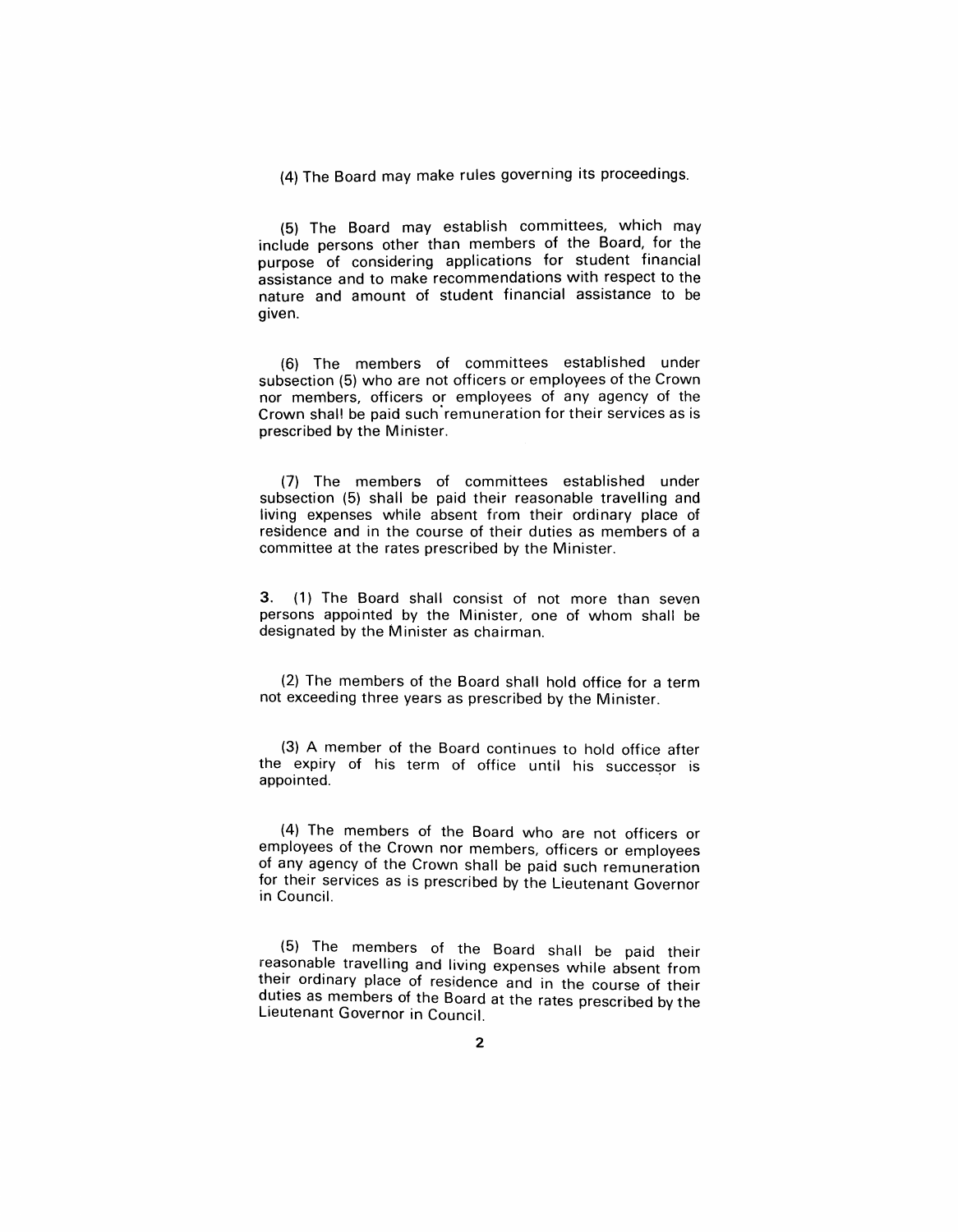3. Membership of the Board.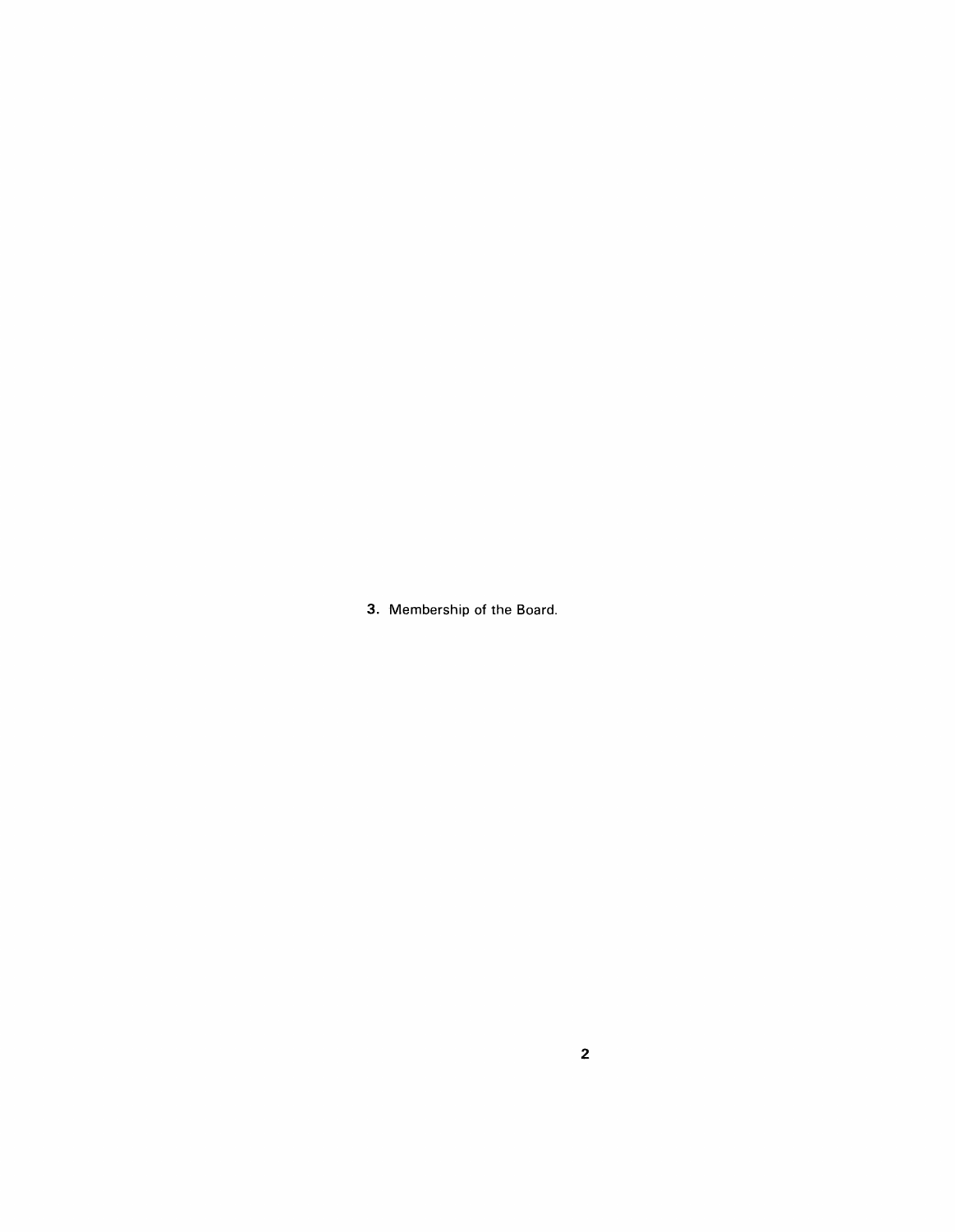4. (1) The Board shall annually, after the end of each fiscal year of the Government, prepare and submit to the Minister a general report summarizing its transactions and affairs during the preceding fiscal year and showing its revenues and the application of its expenditures during that period, together with an audited financial statement for that period and such other information as the Minister may require.

(2) When the report is received the Minister shall lay a copy of it before the Legislative Assembly if it is then sitting and if not, within 15 days of the commencement of the next ensuing sitting.

5. (1) The Lieutenant Governor in Council may assign to the Board the operation and administration of any program established for the purpose of assisting individuals to obtain education or training including, without limitation,

- (a) any program with respect to student financial assistance established pursuant to a federal-provincial agreement, and
- (b) any program with respect to student financial assistance established by or pursuant to an Act of the Legislature.

(2) Subject to any other Act, where the Lieutenant Governor in Council assigns a student finance program to the Board under subsection (1), he may

- (a) specify the powers and duties of the Board with respect to the program, and
- (b) specify any powers or duties formerly exercised by another person or body with respect to the program that are to be exercised by the Board,

and thereupon the powers and duties so specified become vested in the Board for the purpose of administering and operating the program.

6. (1) The Provincial Treasurer shall maintain a fund known as the Students Loan Fund into which shall be deposited moneys from time to time appropriated by the Legislature for the purpose of the Fund.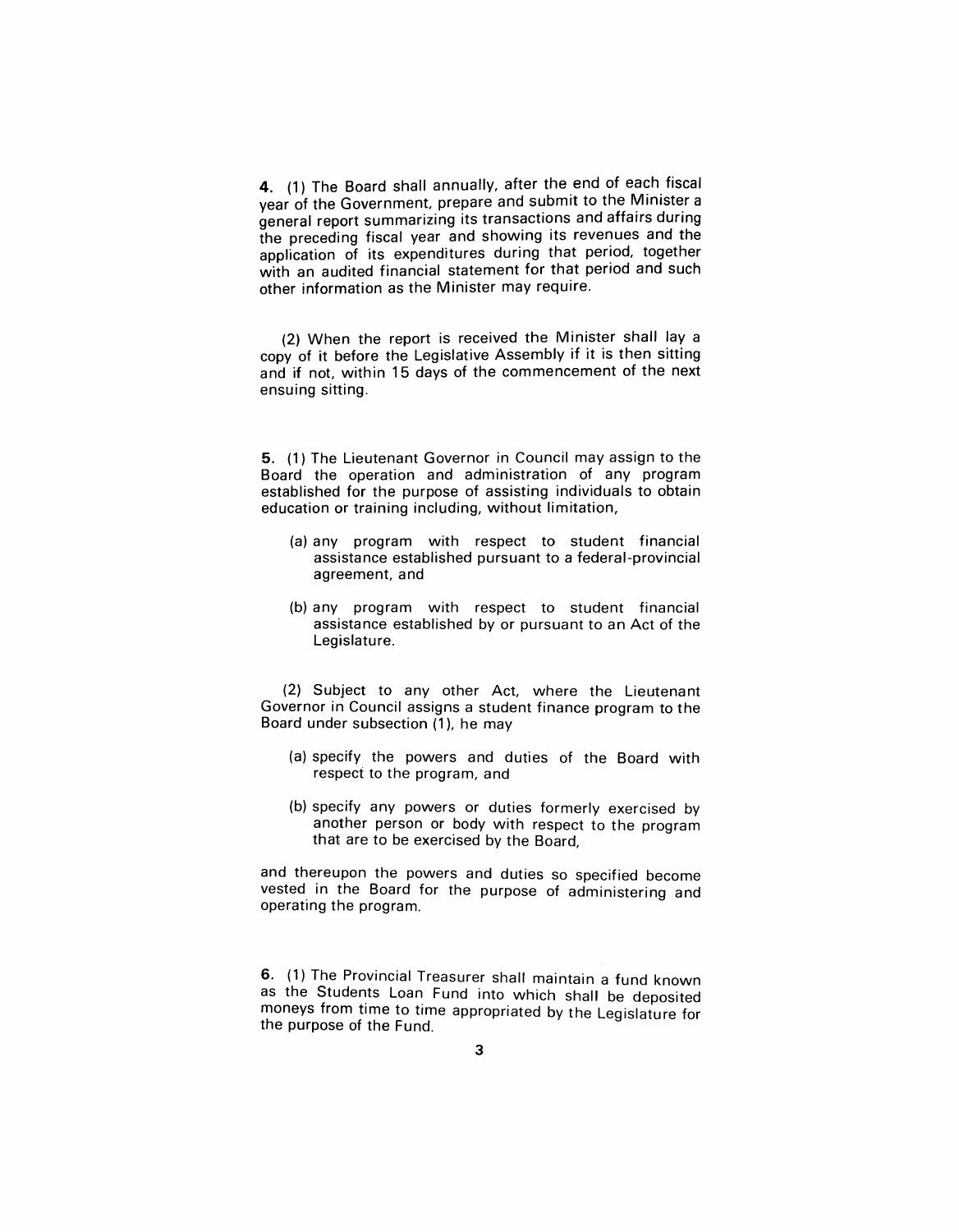4. Annual Report.

5. Student finance programs may be assigned to the Board by the Lieutenant Governor in Council.

6. The Students Loan Fund created by the previous Students Finance Act is continued.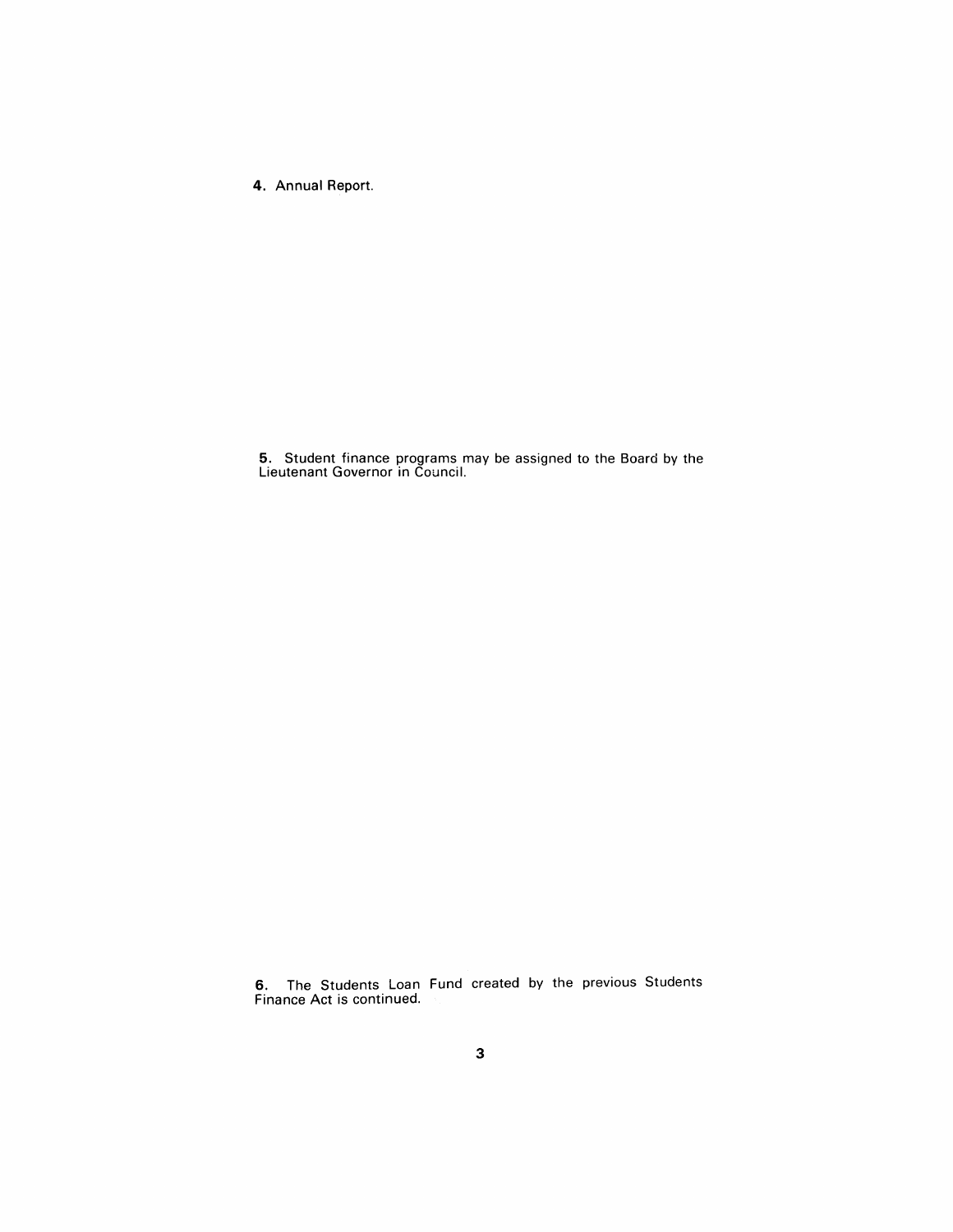(2) Moneys received as repayment of principal on loans shall be credited to the Students Loan Fund.

(3) Moneys received as payment of interest on loans shall be deposited in the General Revenue Fund.

- 7. Subject to this Act and the regulations, the Board may
	- (a) make loans to eligible persons from the Students Loan Fund;
	- (b) write off all or part of the outstanding loans made from the Students Loan Fund;
	- (c) from funds appropriated for the purpose by the Legislature, pay all or part of the outstanding loans made to a student under The Students Loan Guarantee Act or loans made to a student under the Canada Student Loans Act.

8. (1) A person is eligible to receive student financial assistance under this Act who is registered in a course of studies

- (a) at a public college under The Colleges Act, a university under The Universities Act or an institution operated under The Department of Advanced Education and Manpower Act, or
- (b) at a private college under The Colleges Act, or
- (c) at a school of nursing in Alberta, or
- (d) at a trade school under The Trade Schools Regulation Act, where the course being taken is, in the opinion of the Board, not available at any institution referred to in clauses (a), (b) or (c), or
- (e) at any other post-secondary educational institution where the course being taken is, in the opinion of the Board, not available at any institution referred to in clause  $(a)$ ,  $(b)$ ,  $(c)$  or  $(d)$ , or
- (f) at a school in Alberta operated by the board of trustees of a school district or school division or by a county.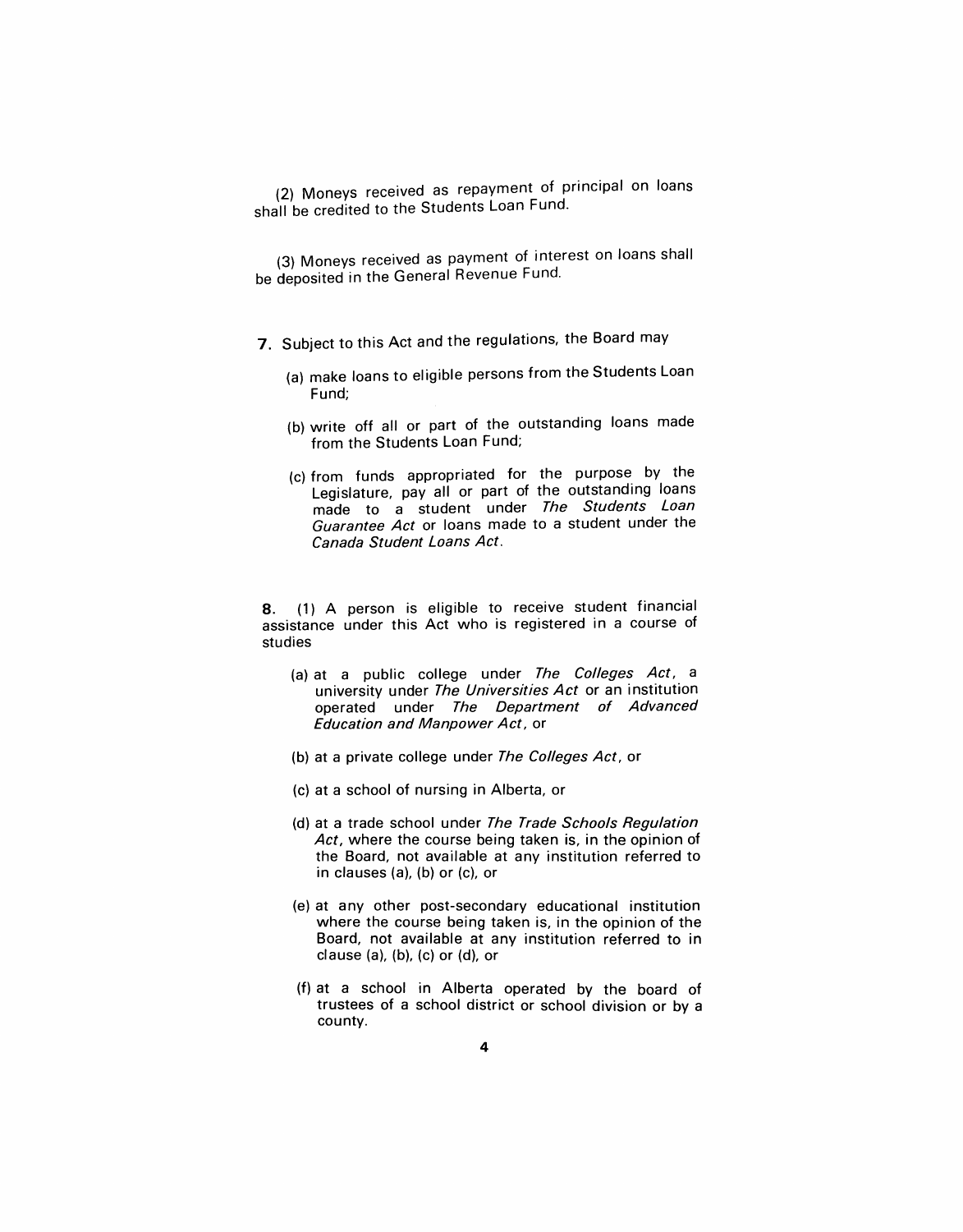7. Board may make loans.

8. This section enumerates the persons who are eligible to receive assistance under the Act.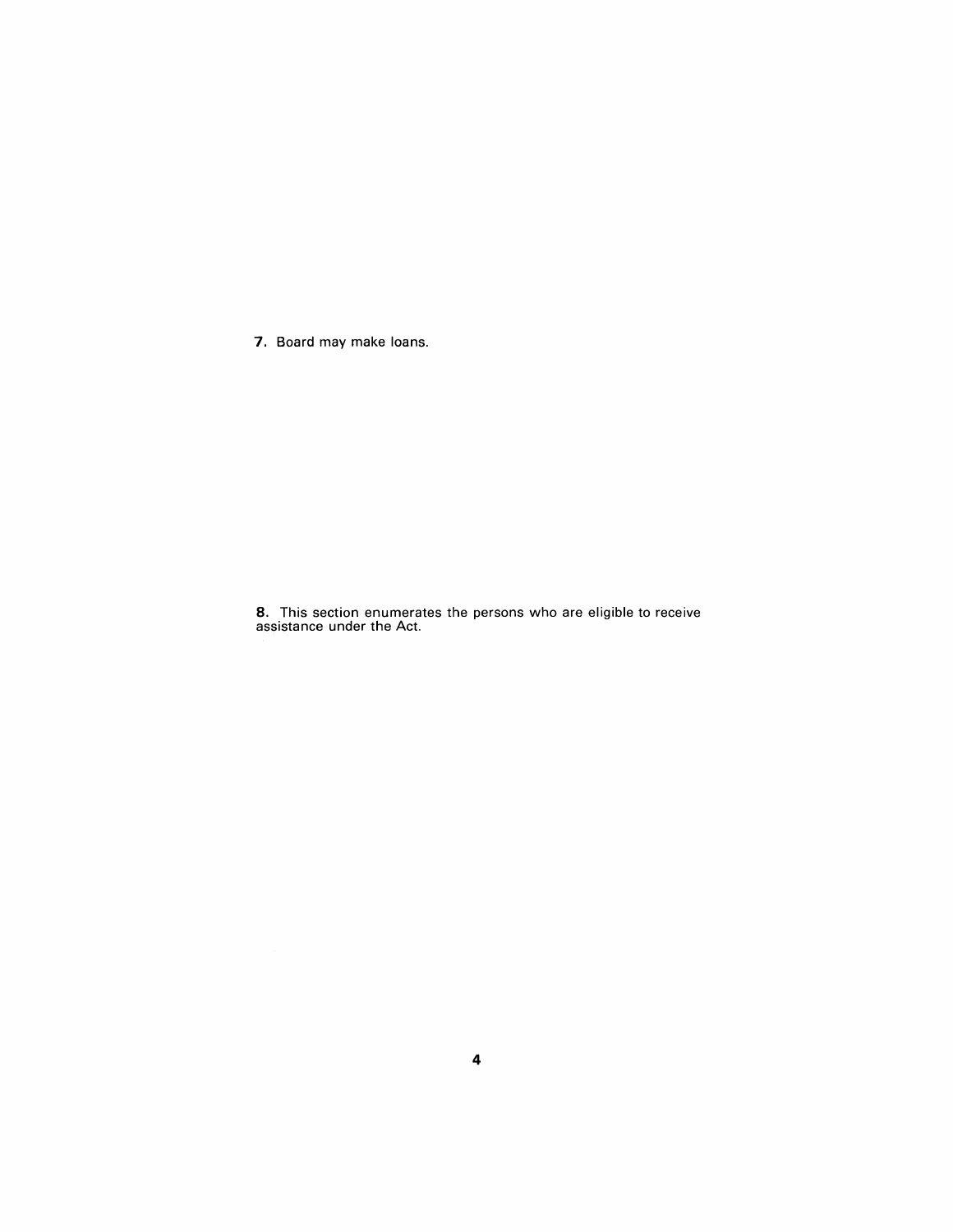(2) In addition to those eligible to receive student financial assistance under subsection (1), the Lieutenant Governor in Council may designate other classes of persons who are eligible to receive student financial assistance.

9. (1) Any person who orally or in writing intentionally makes any false statement or misrepresentation or gives any false or misleading information for the purpose of obtaining student financial assistance is guilty of an offence and liable on summary conviction to a fine not exceeding \$1,000.

(2) A prosecution for an offence under this section may be instituted at any time within three years of the commission of the offence but not thereafter.

10. The Lieutenant Governor in Council may make regulations

- (a) prescribing the terms and conditions under which student financial assistance is provided;
- (b) prescribing the qualifications and residence requirements for applicants for student financial assistance;
- (c) regarding the terms and conditions of repayment of loans under the Students Loan Fund, including the rate of interest and the date of commencement of calculation of interest;
- (d) conferring or imposing powers and duties of the Board with respect to student finance programs;
- (e) prescribing, with respect to loans from the Students Loan Fund or loans made under any other student finance program,
	- (i) the conditions upon which and the manner in which a loan may be written off, and
	- (ii) the classes of persons whose loans may be written off in whole or in part;
- (f) prescribing, with respect to loans made under The Student Loans Guarantee Act or loans made under the Canada Student Loans Act,
	- (i) the conditions upon which and the manner in which a loan or part of a loan may be repaid by the Board on behalf of the student, and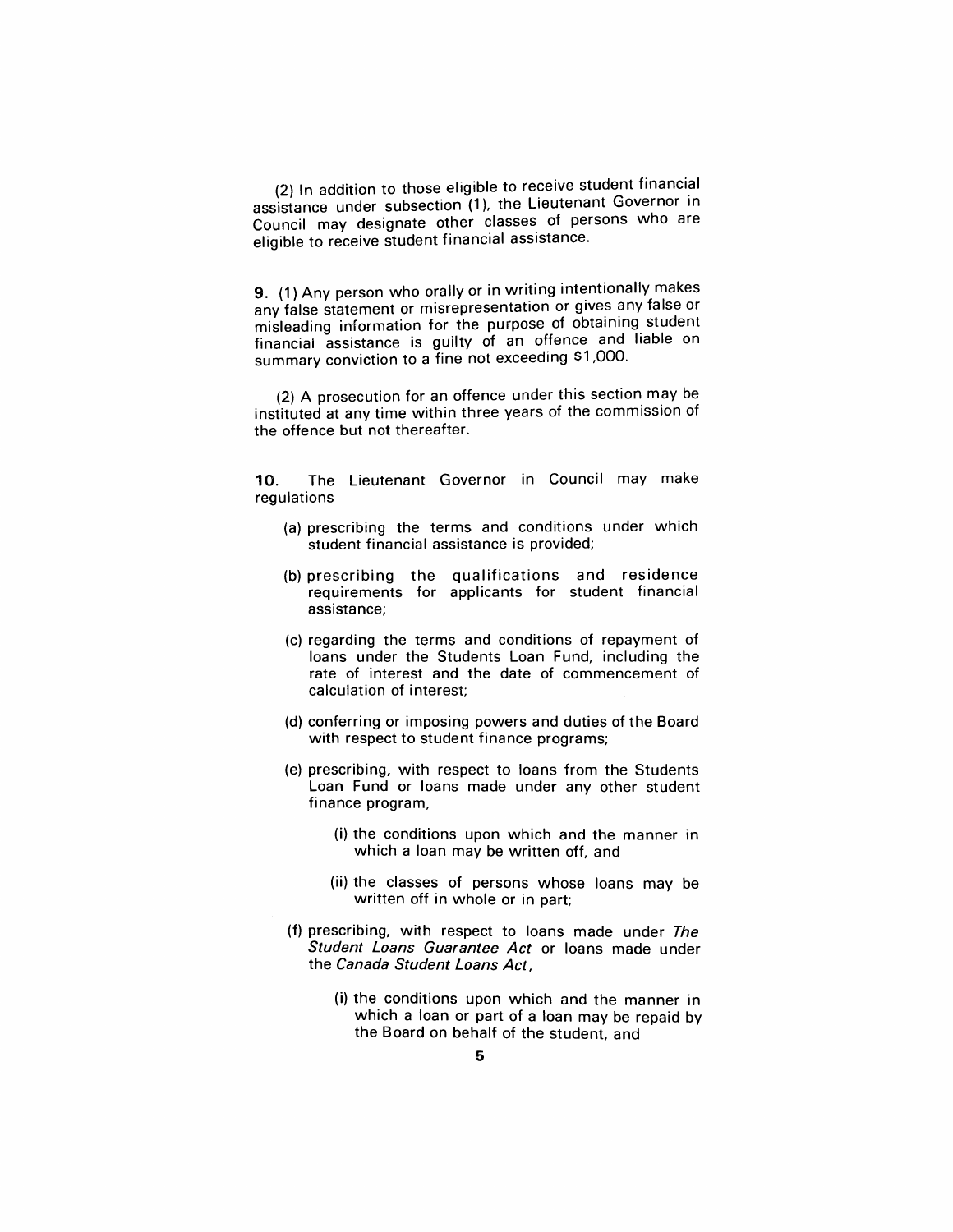9. Offences and penalties.

10. Regulations.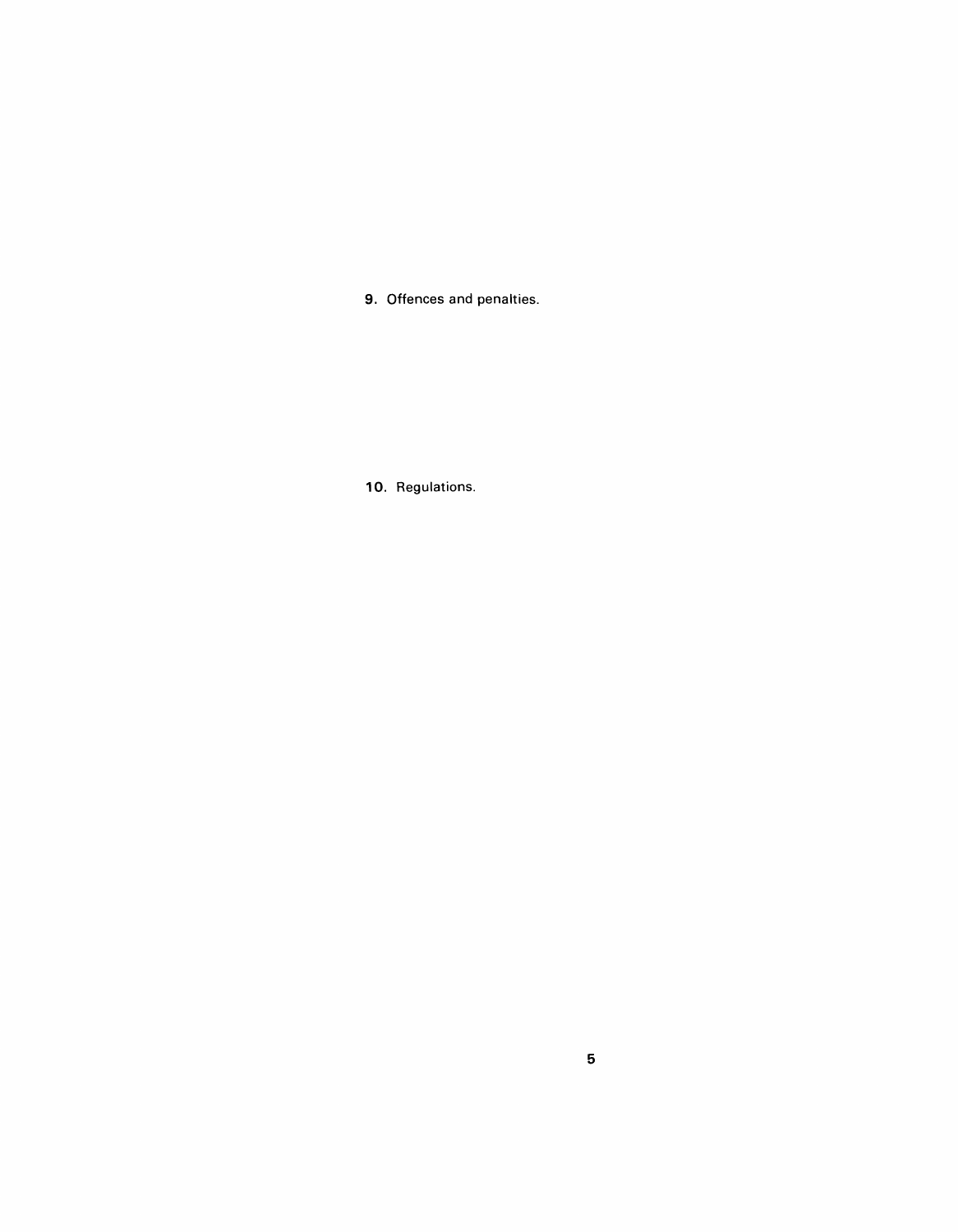(ii) the classes of students whose loans may be repaid in whole or in part by the Board.

11. The Students Loan Guarantee Act is amended as to section 2, clause (b) by adding after the words "a treasury branch" the words "or a credit union incorporated under The Credit Union Act".

- 12. The Students Finance Act is repealed.
- 13. This Act comes into force on January 1, 1977.